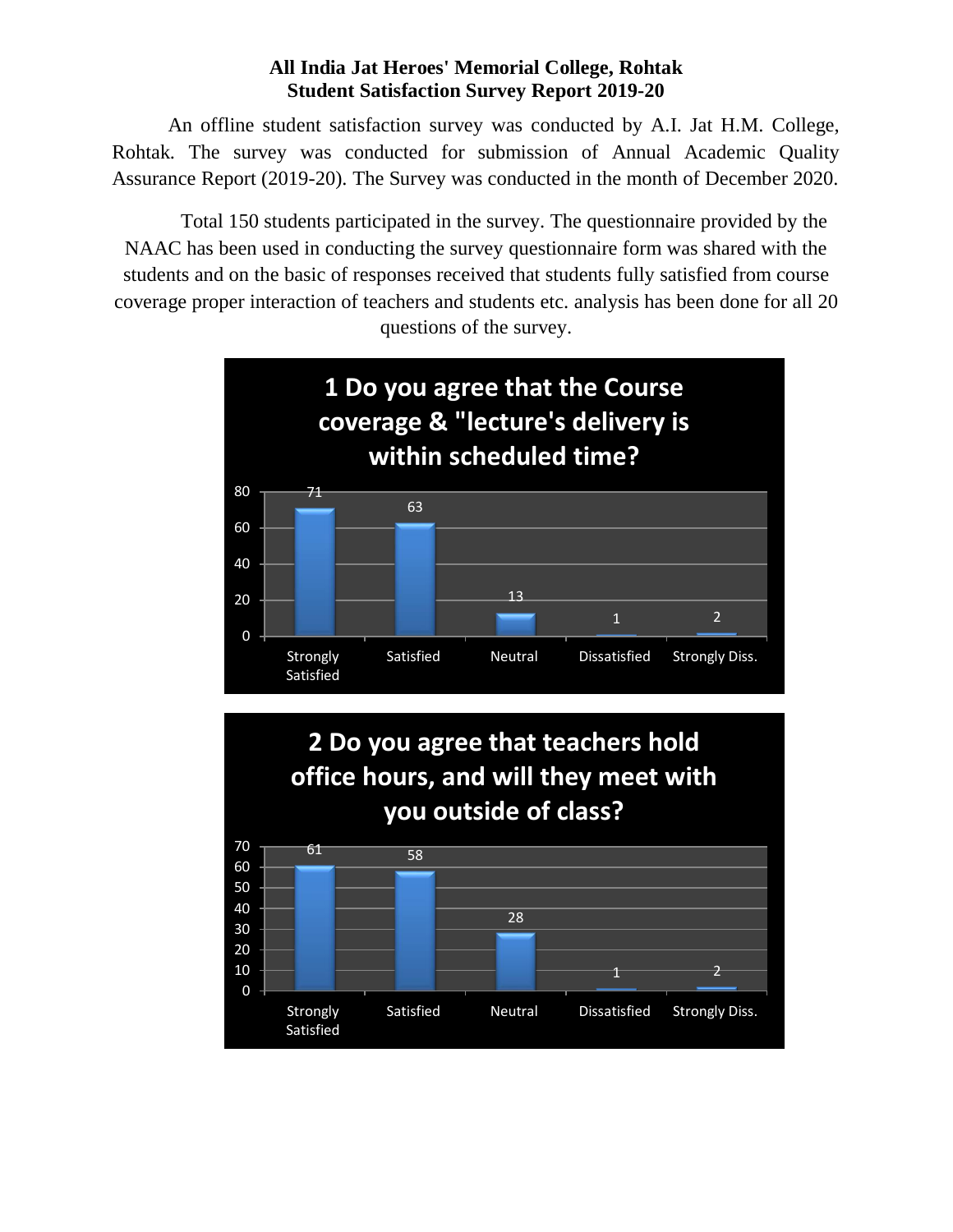

# **4 Do you think that there is proper Interaction of students with Teachers?**



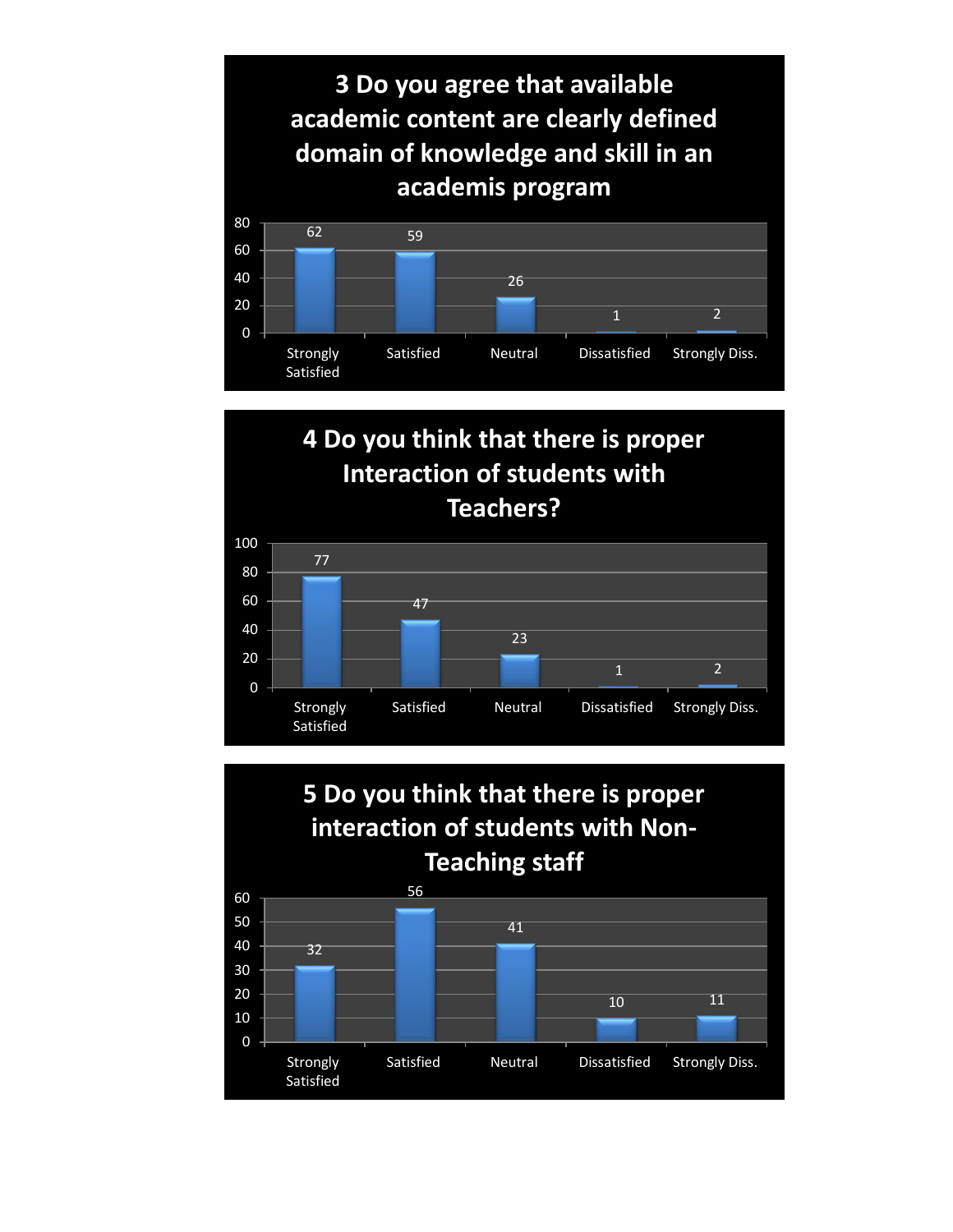

# **7 Do you agree that Computer Facilities are available for the students?**



### **8 Do you agree that sufficient Extra Curricular Activities are available**

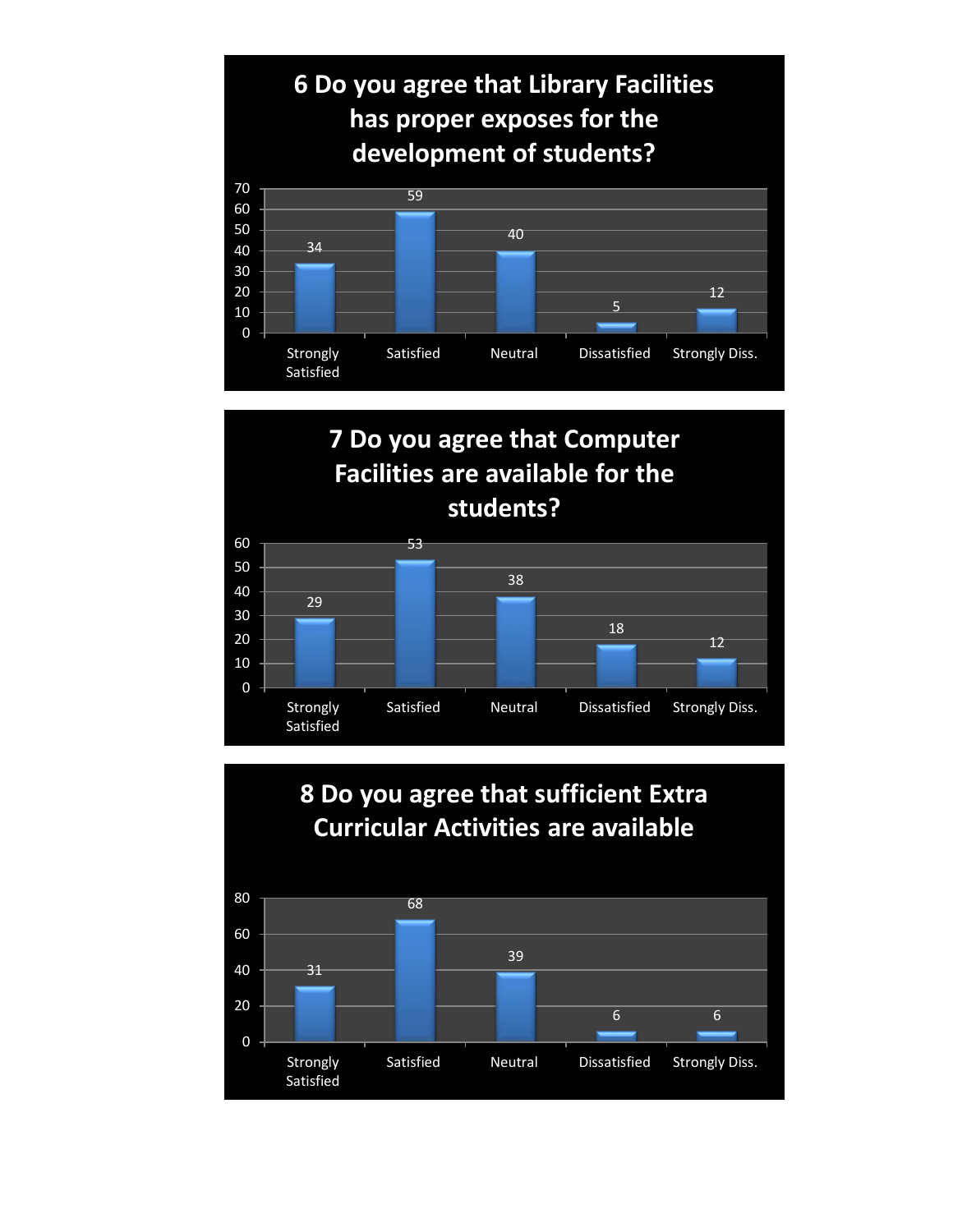

# **10 Do you think that Communication skills of the teachers are effective & beneficiary to everyone?**



 **11 Do you agree that the Knowledge of Teachers is sufficient for creating effective teaching and learning environments**

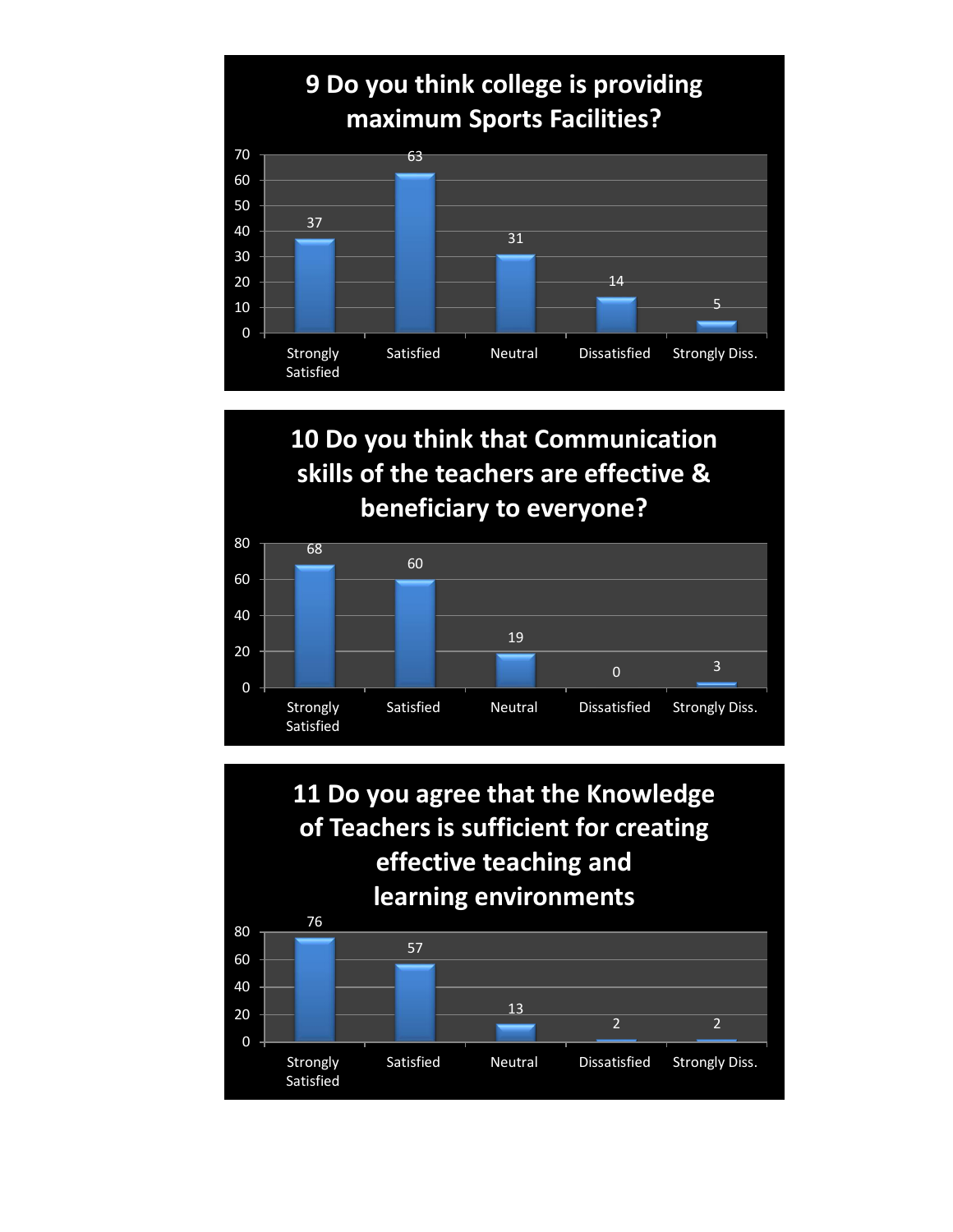



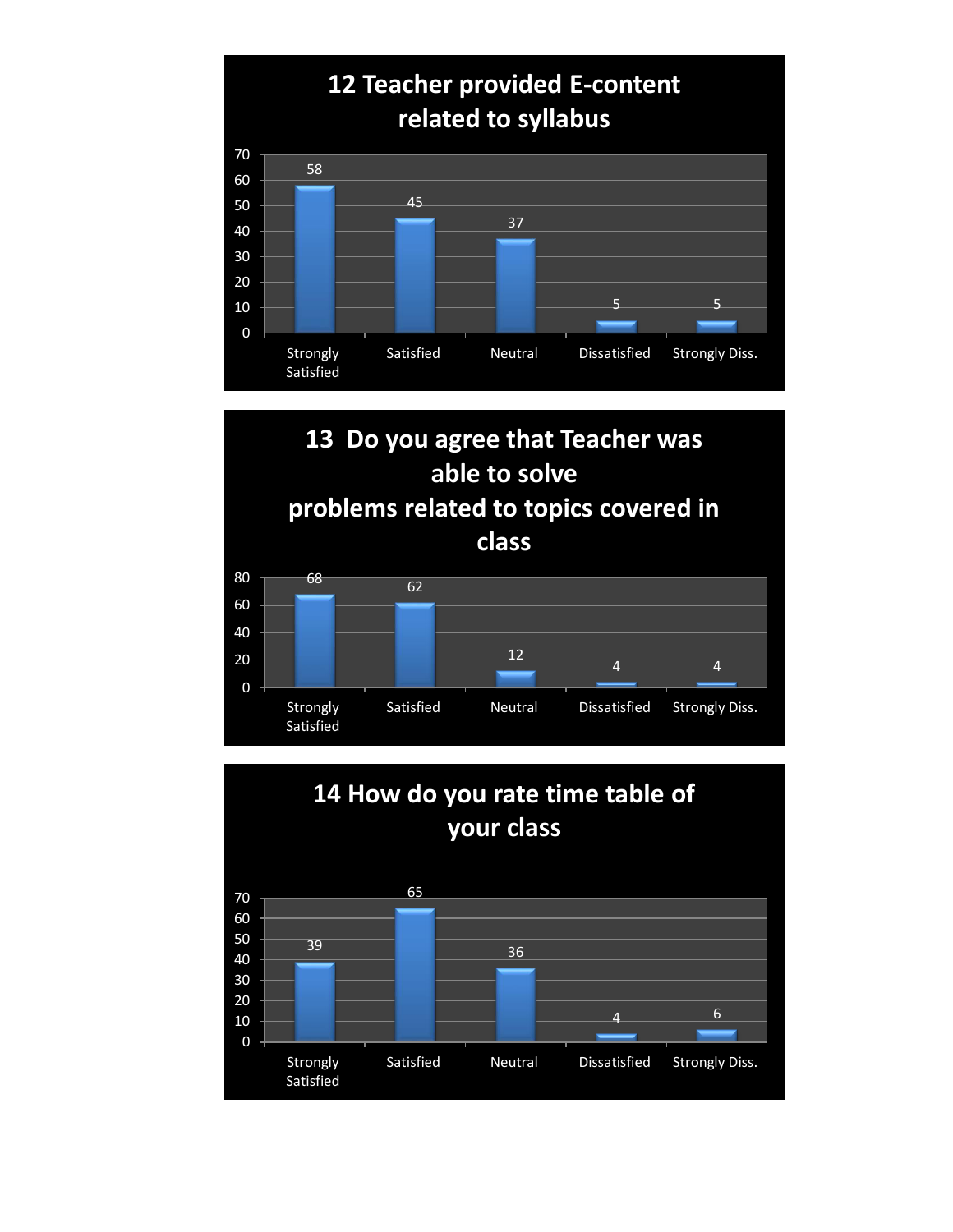

# **16 Do you agree on Fairness of internal Assessment?**



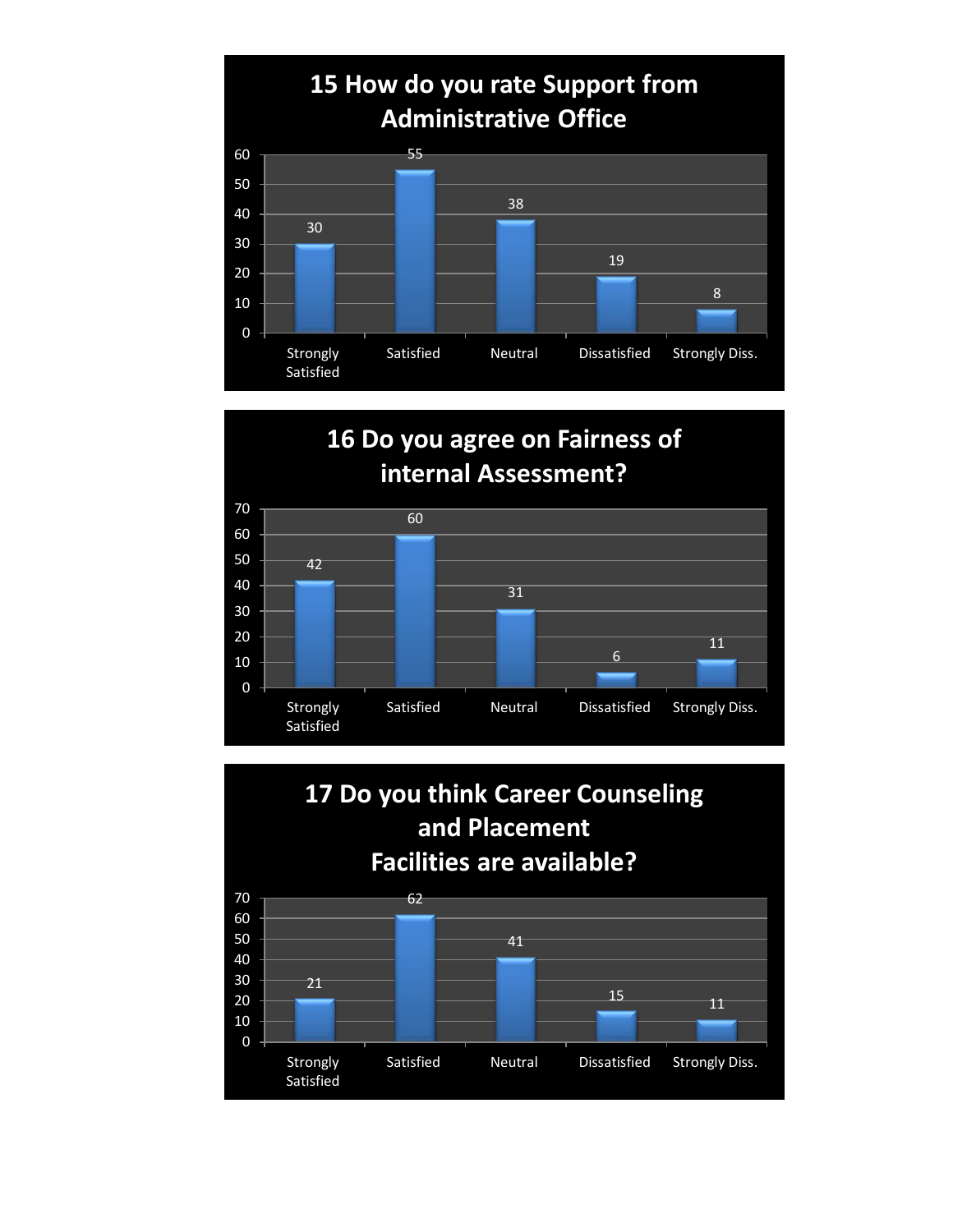

# **19 Do you agree that Discipline in the college is good?**



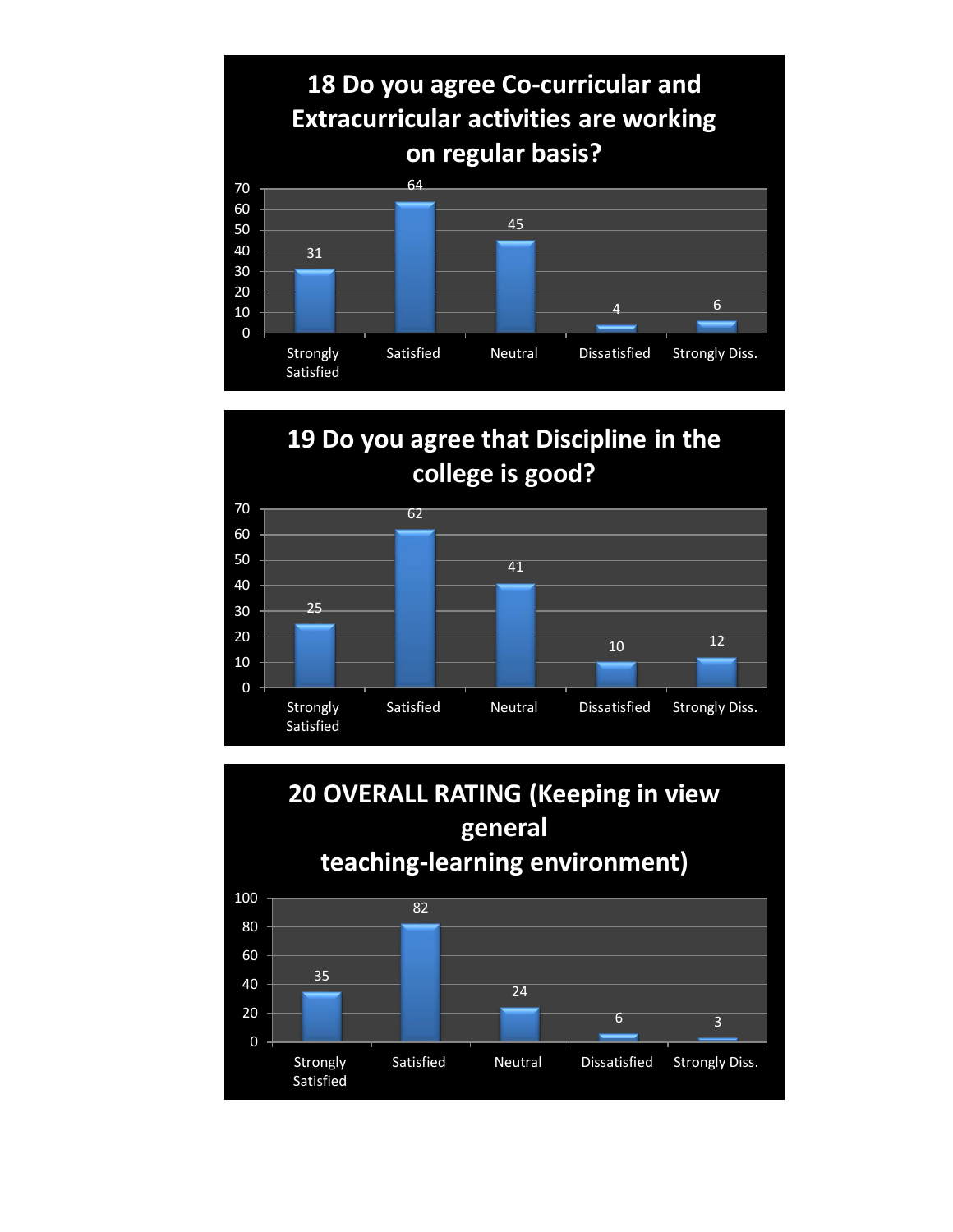

| All India Jat Heroes' Memorial College, Rohtak                                                      |                |                          |           |           |                        |              |                |
|-----------------------------------------------------------------------------------------------------|----------------|--------------------------|-----------|-----------|------------------------|--------------|----------------|
| <b>Class All Classes</b>                                                                            |                |                          |           |           | <b>Session 2019-20</b> |              |                |
| Please rate them as Strongly Satisfied (1), Satisfied (2), Neutral (3), Dissatisfied (4) & Strongly |                |                          |           |           |                        |              |                |
| Dissatisfied (5)                                                                                    |                |                          |           |           |                        |              |                |
| mark wherever you find suitable)<br>Put                                                             |                |                          |           |           |                        |              |                |
| Sr.                                                                                                 |                |                          | Strongly  |           |                        |              | Strongly       |
| No.                                                                                                 |                | Criteria                 | Satisfied | Satisfied | Neutral                | Dissatisfied | Diss.          |
|                                                                                                     |                | Do you agree that the    |           |           |                        |              |                |
|                                                                                                     |                | Course coverage &        |           |           |                        |              |                |
|                                                                                                     |                | "lecture's delivery is   |           |           |                        |              |                |
|                                                                                                     | 1              | within scheduled time?   | 71        | 63        | 13                     | 1            | $\overline{2}$ |
|                                                                                                     |                | Do you agree that        |           |           |                        |              |                |
|                                                                                                     |                | teachers hold office     |           |           |                        |              |                |
|                                                                                                     |                | hours, and will they     |           |           |                        |              |                |
|                                                                                                     |                | meet with you outside    |           |           |                        |              |                |
|                                                                                                     | $\overline{2}$ | of class?                | 61        | 58        | 28                     | 1            | $\overline{2}$ |
|                                                                                                     |                | Do you agree that        |           |           |                        |              |                |
|                                                                                                     |                | available academic       |           |           |                        |              |                |
|                                                                                                     |                | content are clearly      |           |           |                        |              |                |
|                                                                                                     |                | defined domain of        |           |           |                        |              |                |
|                                                                                                     |                | knowledge and skill in   |           |           |                        |              |                |
|                                                                                                     | 3              | an academis program      | 62        | 59        | 26                     | 1            | $\overline{2}$ |
|                                                                                                     |                | Do you think that there  |           |           |                        |              |                |
|                                                                                                     |                | is proper Interaction of |           |           |                        |              |                |
|                                                                                                     | $\overline{4}$ | students with Teachers?  | 77        | 47        | 23                     | 1            | $\overline{2}$ |
|                                                                                                     |                | Do you think that there  |           |           |                        |              |                |
|                                                                                                     | 5              | is proper interaction of | 32        | 56        | 41                     | 10           | 11             |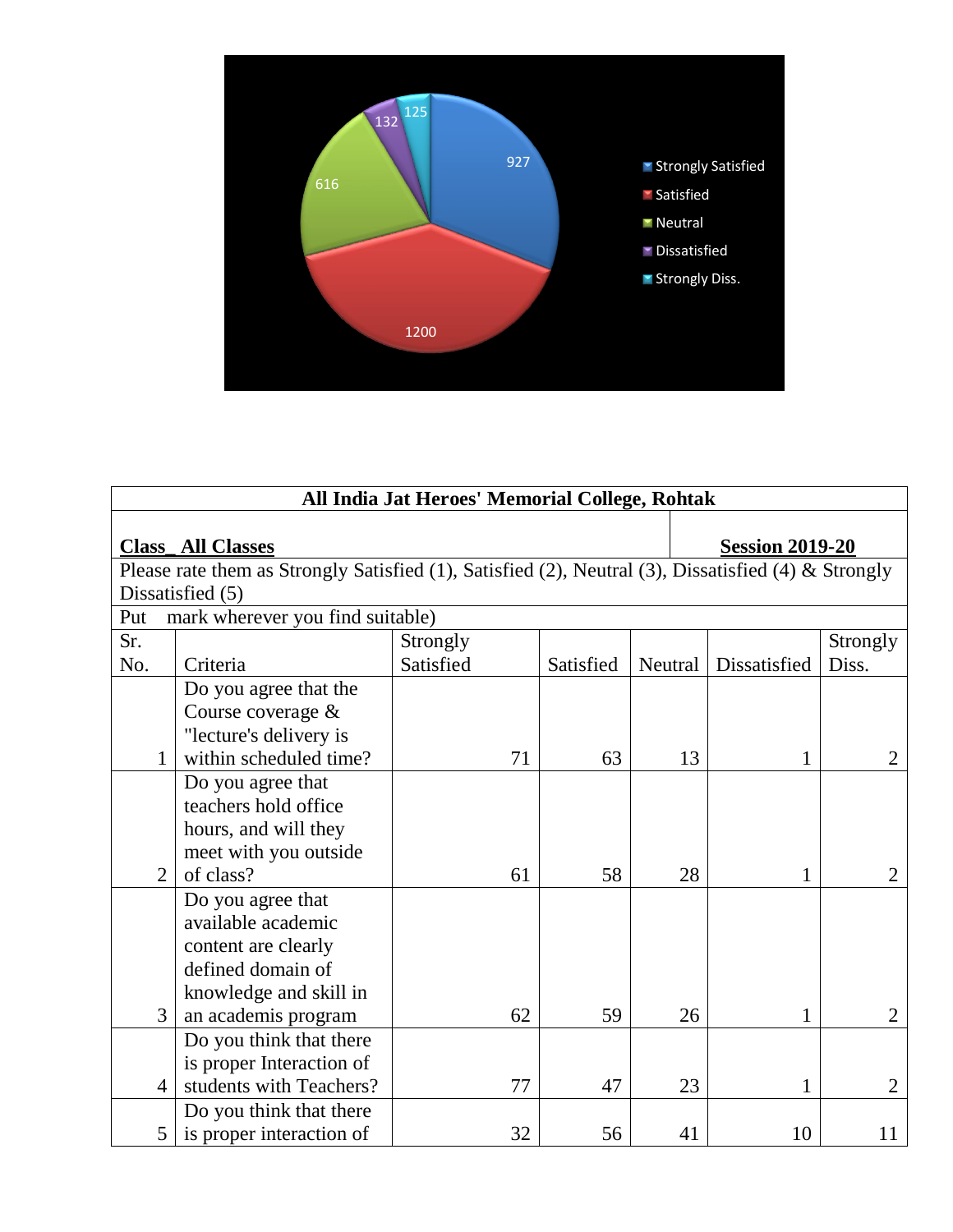|        | students with Non-               |    |    |    |                |                |
|--------|----------------------------------|----|----|----|----------------|----------------|
|        | Teaching staff                   |    |    |    |                |                |
|        | Do you agree that                |    |    |    |                |                |
|        | Library Facilities has           |    |    |    |                |                |
|        | proper exposes for the           |    |    |    |                |                |
|        | development of                   |    |    |    |                |                |
| 6      | students?                        | 34 | 59 | 40 | 5              | 12             |
|        | Do you agree that                |    |    |    |                |                |
|        | <b>Computer Facilities are</b>   |    |    |    |                |                |
|        | available for the                |    |    |    |                |                |
| $\tau$ | students?                        | 29 | 53 | 38 | 18             | 12             |
|        | Do you agree that                |    |    |    |                |                |
|        | sufficient Extra                 |    |    |    |                |                |
|        | <b>Curricular Activities are</b> |    |    |    |                |                |
| 8      | available                        | 31 | 68 | 39 | 6              | 6              |
|        | Do you think college is          |    |    |    |                |                |
|        | providing maximum                |    |    |    |                |                |
| 9      | <b>Sports Facilities?</b>        | 37 | 63 | 31 | 14             | 5              |
|        | Do you think that                |    |    |    |                |                |
|        | <b>Communication skills</b>      |    |    |    |                |                |
|        | of the teachers are              |    |    |    |                |                |
|        | effective & beneficiary          |    |    |    |                |                |
| 10     | to everyone?                     | 68 | 60 | 19 | $\theta$       | 3              |
|        | Do you agree that the            |    |    |    |                |                |
|        | <b>Knowledge of Teachers</b>     |    |    |    |                |                |
|        | is sufficient for creating       |    |    |    |                |                |
|        | effective teaching and           |    |    |    |                |                |
| 11     | learning environments            | 76 | 57 | 13 | $\overline{2}$ | $\overline{2}$ |
|        | Teacher provided E-              |    |    |    |                |                |
|        | content related to               |    |    |    |                |                |
| 12     | syllabus                         | 58 | 45 | 37 | 5              | 5              |
|        | Do you agree that                |    |    |    |                |                |
|        | Teacher was able to              |    |    |    |                |                |
|        | solve                            |    |    |    |                |                |
|        | problems related to              |    |    |    |                |                |
| 13     | topics covered in class          | 68 | 62 | 12 | $\overline{4}$ | 4              |
|        | How do you rate time             |    |    |    |                |                |
| 14     | table of your class              | 39 | 65 | 36 | $\overline{4}$ | 6              |
|        | How do you rate                  |    |    |    |                |                |
|        | Support from                     |    |    |    |                |                |
| 15     | Administrative Office            | 30 | 55 | 38 | 19             | 8              |
|        | Do you agree on                  |    |    |    |                |                |
|        | Fairness of internal             |    |    |    |                |                |
| 16     | Assessment?                      | 42 | 60 | 31 | 6              | 11             |
|        | Do you think Career              |    |    |    |                |                |
| 17     | Counseling and                   | 21 | 62 | 41 | 15             | 11             |
|        |                                  |    |    |    |                |                |